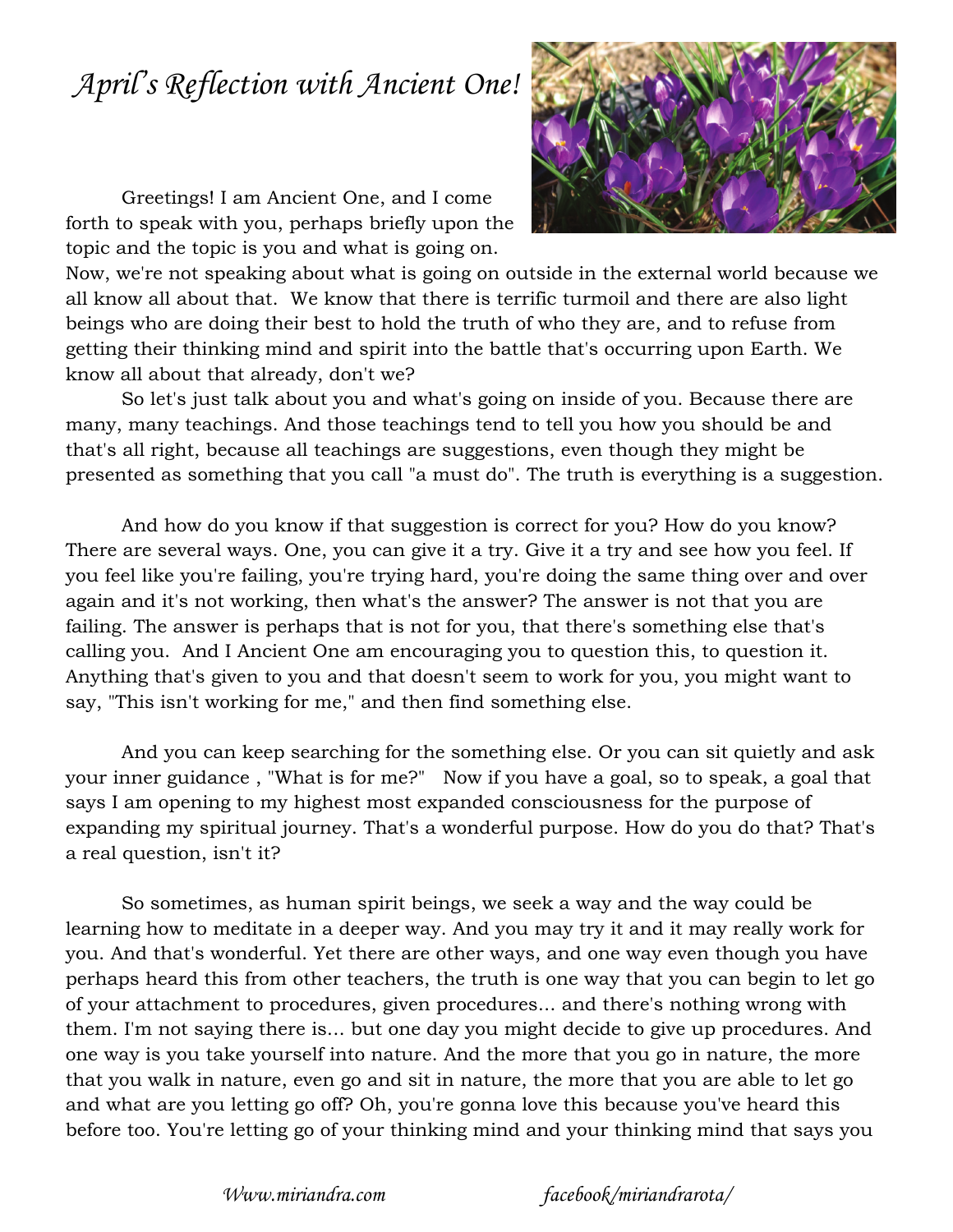must do this. You must perform this way. You must follow these steps in order to what? To ascend? In order to be who you really are?

I will say this once more and then I won't repeat it because I have something else to say to you. There's nothing wrong with all of the methods that are given, nothing wrong at all. And you might thrive within them. You may discover a journey this is just filling you was wondrous experiences. And then something else is calling you. And the something else isn't so much an experience. It's a manner of being and that's what I'd like to talk with you about.

You see inside of you, the spirit of you, is that which is called totality. You know you've heard it before. Totality and divinity does not come by the pound. You're not just a piece of the whole, you're it. You're it. Every being is the whole. All together you are the whole, seemingly individual you are the whole. So then, when you decide that you want to discover the truth of who you really are, then one way to do that is to go inside. And you might be a beginner and you might say, "I don't know how to go inside. What does that mean?" And if you are a beginner congratulations on even asking that question. Admitting that you don't know how, because a lot of beings pretend. They pretend that they know it all and they know how to do it all and maybe they've been doing this for years and years. But the truth is, do they really know who they are inside? Inside?

So then, here you are asking and you're saying, " I don't know how. How do I go inside?" One of the answers is to learn how to still your mind. You've heard that before. How do you steal your mind? One way is to just focus on your breathing, to breathe. Now how are you breathing? This is the other thing. You're not really breathing through your nose and your mouth. Yes you are but there's something else going on. There's something else that begs you to participate with it. And that is, while you are quiet, whether you're walking or whether you're sitting quietly, that you are breathing inward yes through your nose but you're also breathing in when through the top of your head, your crown energy center. That you are breathing in through the crown energy center all the way down to the heart. You know where your heart is. And breathing outwards through your mouth and outward through your heart simultaneously. And if you keep doing that quietly, just breathing... Just breathing... and if you feel your mind starting to fill that space with something, perhaps something that you must do, or something you have to think about, just say, "I'll think about this later. Right now I'm breathing." And then returned to that breathing. It might take several attempts but you'll be able to do it because why? Because you decided, you decided that you want to learn how to still your thinking mind.

Another way to still your thinking mind is to actually listen to a meditation tape, a meditation recording and in that recording, the recording will guide you and you will begin to let go, as long as you keep focused on what the meditation is saying. And once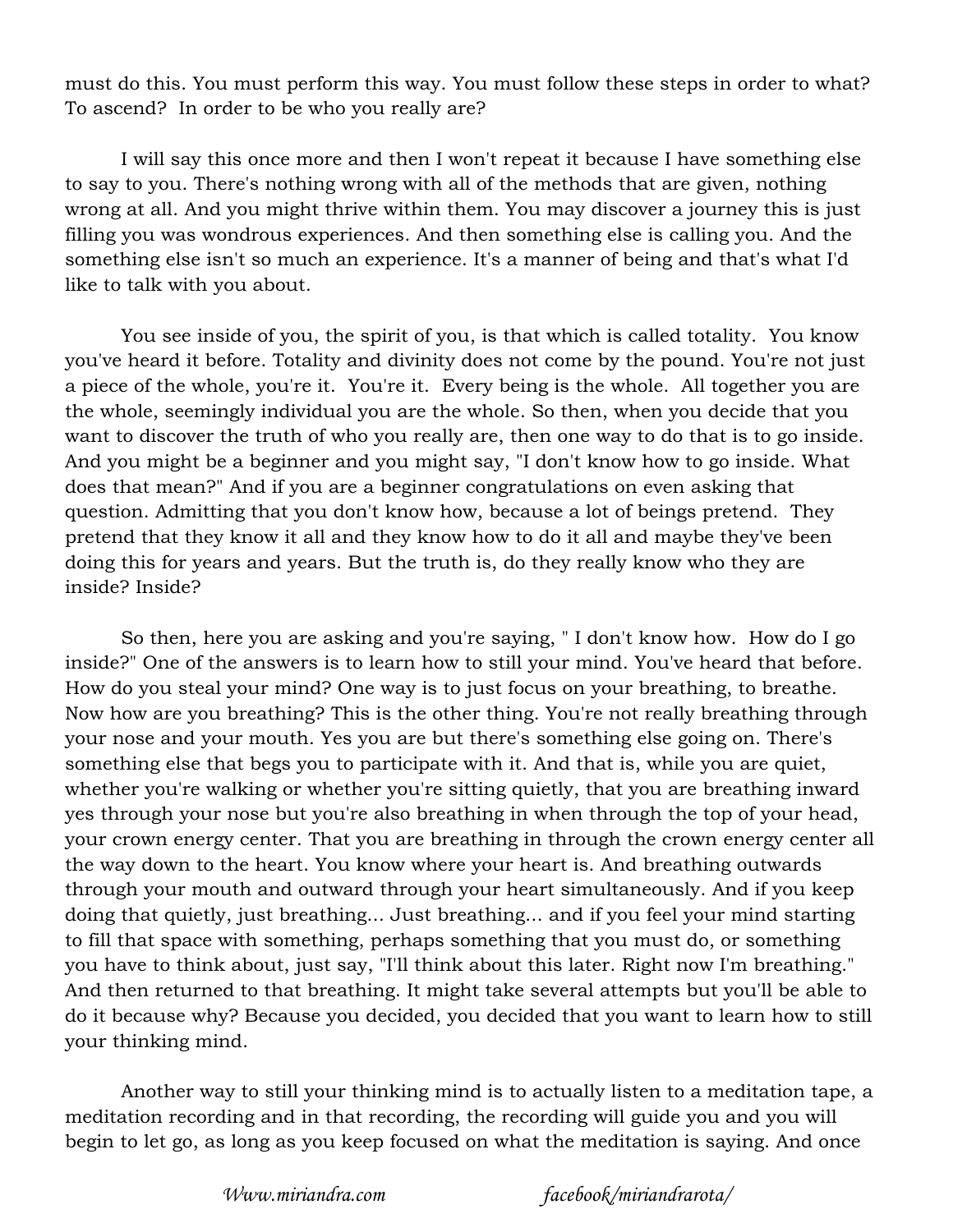again, if you find yourself thinking, it's not what you call a big deal, you're practicing. So then bring your mind back, bring your attention back and keep focusing on that meditation. And the more that you do this, the more you'll be able to do it. And one day, you'll find yourself sitting quietly and you'll really enjoy it because it's called peace.

So then, when you breathe inward through the top of your head, you can breathe in peace and breathe out love. You are breathing in peace and breathing out love and you're just focusing on that. And why would you be doing that? Because you are actually clearing the channels, because that goes right down that part of your spine. Coming into the top of your head all the way down through your heart energy center and breathing outward. And that helps to align your consciousness.

So then, as you begin to experience these ways of bringing your mind to a peaceful manner of being, then you can move to another practice, so to speak, another way of being. And what would that be? Perhaps you want to seek a more advanced recorded meditation, one it brings you to a deeper level. You can find that, you have what you call the Internet and that certainly takes care of everything that you're looking for.

You can work with someone who will guide you. There are those who will assist you by guiding you to a deep level. If you decide to work with someone to guide you to a deep level, a deep level of consciousness which would also be called expanded consciousness, then you can arrange certain signals, the signals that you're arranging is that a person will guide you and perhaps you will begin to have vision or some kind of experience and the person will guide you further into the experience. And then when you feel as though you can hardly speak, it is as if you're deciding to speak and your speaking is takes a distance and that's all right because the person guiding you will know that. They will be experienced and then they will wait. And after a while, the person guiding you will ask, "Do you have something to share?" And if you do, you can simply raise your finger and then that person knows that you are trying to share something, because why? Because if this is your first time, it takes a little practice to be at a deep level and then to speak the words. It just takes a little practice that's all. So then once you begin to build an experience with the being who is guiding you, then the experience itself begins to become easier and easier. And that's another way.

What's another way. The other way is in what could be called bringing your consciousness... now you've you've experienced the other ways and you're no longer a beginner because you've started to experience, you've dared to take the steps, you found a way that works for you. And then there is a more advanced manner. What's the advanced manner? It's nothing something that you have to get shaky about. It's not something that you have to try very hard to do. It's really the opposite. When you are entering an advanced manner of expanding your consciousness, you are simply going within. You're bringing yourself right inside your spirit.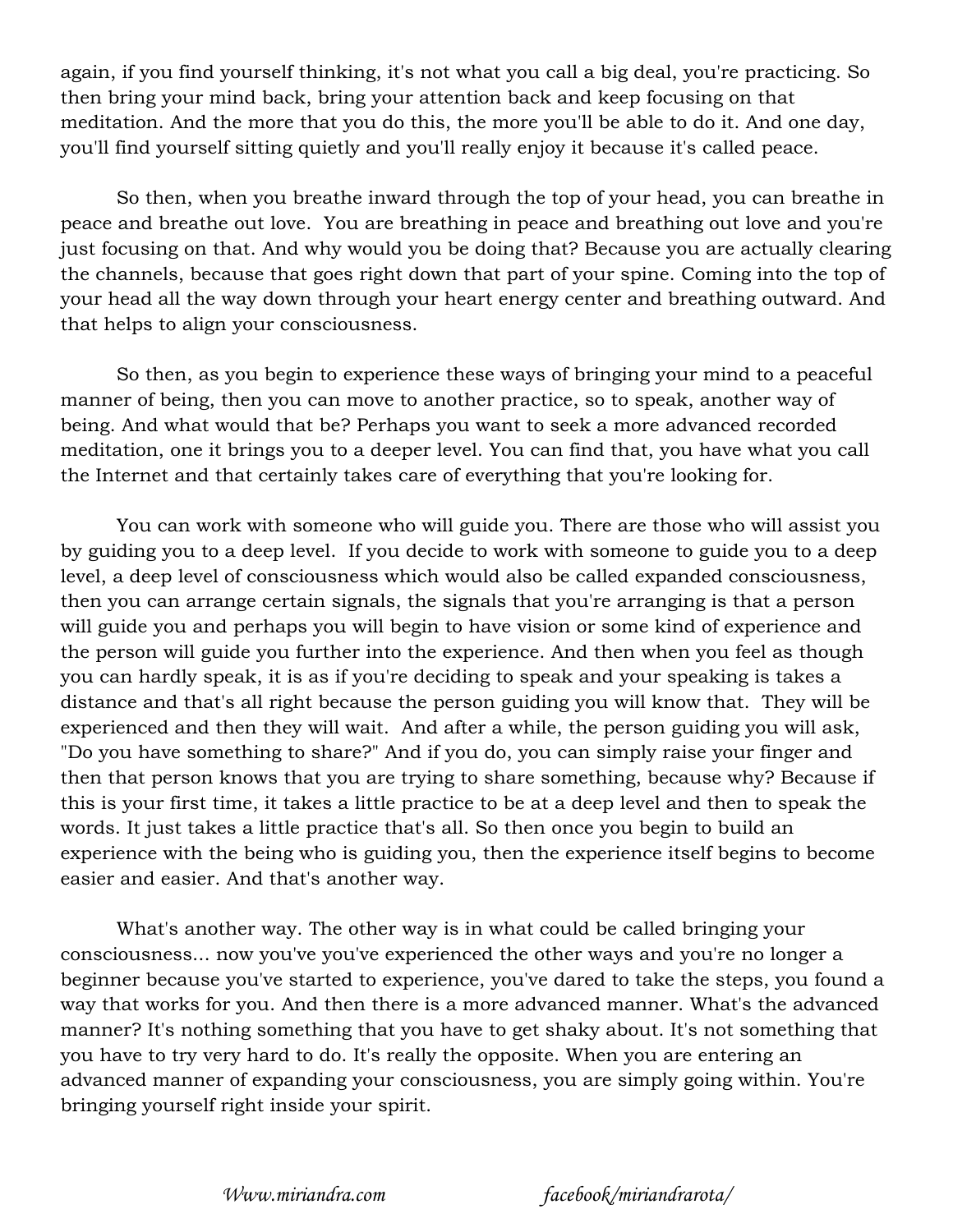And you can say, "Well, how do I do that? How can I bring my consciousness right inside my spirit?" And the good news is, it's already there. You're just bringing your focus there. So then you bring yourself to that meditative state where you're peaceful. You are accustomed to going into that deeper level, and then you'd be very quiet and you choose simply saying, "I'm bringing my consciousness into my spirit being." And allow that to occur. Just being peaceful and allow the essence of that which you are to present itself to your conscious awareness. That's all that's happening. It's already been there. It's always been guiding you. But now you are feeling a conscious connection. Remember when you used to say, "I had this little message to go do this? And you either said I didn't and I was happy or I didn't do it and I wish I had, but where do you see that little message came from? It came from your spirit, your spirit self giving you guidance.

And that's where the real thing resides. The real thing because it's always an inside deal, my dears. It's always an inside deal. It may feel that you're going outward and outward and outward. But it's really an inside deal. The whole universe resides... You ready for this? ...inside of you, the totality. When you say totality, there's nothing else that exists. And you are that totality. That's what your spirit is, totality of being.

So you already have this connection because it's who you are. So then as you go further inward and you go further inward and you bein to experience that spirit, that essence of that which you are, then you might say the whole universe opens to you. The whole universe opens to you. And many might say, "Oh, I'm going out to this dimension. I'm going out to that dimension and I'm going to this realm and that realm," but where do they honestly think that resides? If it's totality then resides within your spirit, your spirit, the essence of creation itself. That's your spirit, the essence of creation itself.

So now, let's speak about the truth of who you are, and what's going on. Because in your search to be on a more spiritual journey, in this search to discover the more of the totality that you are, there comes that opportunity when your physicality taps you on the shoulder and says, "Well, what about this and what about that? You had all these plans and you had all those plans. And what are you going to do about that, while you're just sitting and getting to know your spirit?"

And what is that really that's occurring then? Because it seems most valid. You know what's occurring then? Your human nature wants to be part of this deal. Your human nature wants to be part of this expanded consciousness. Because why? Because that's what it's been waiting for. So the only way that your human nature knows how to get your attention is to go through your thinking mind. So here you are in this most expanded manner. You're loving your journey, it's a spiritual journey. You're getting messages and you're following them. You're recognizing them. And you hear this little thought or you feel this little tap on your shoulder that says, "Well, what about these plans? And what about those plans?" And they are plans and you've had those plans and you might still, but what's really going on?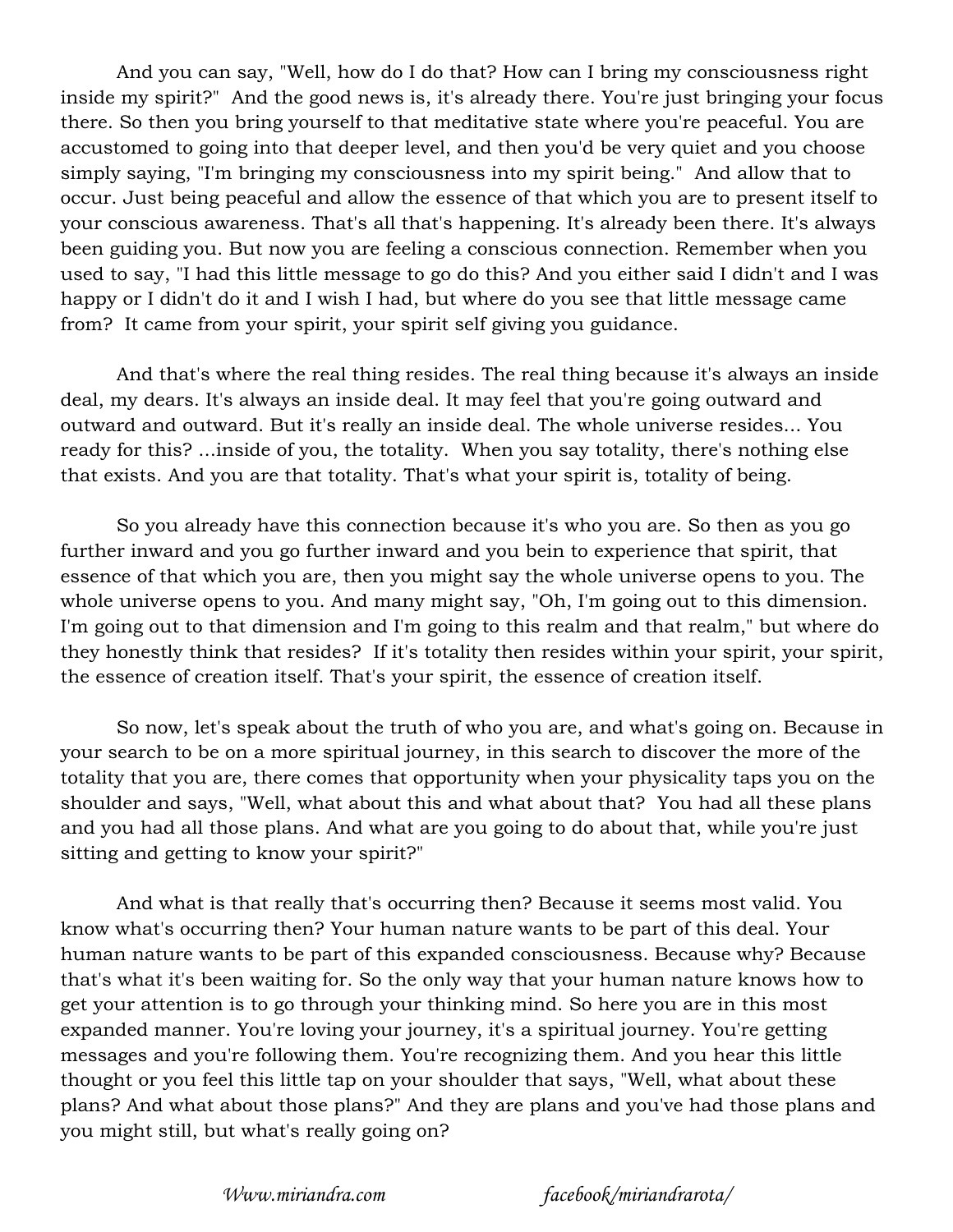As I've said, your human nature is tapping you on the shoulder, saying, "Remember me? Remember me? I'm your vessel. And I want a part in this. I want a part in this feeling wonderful." And the answer, of course is, welcome aboard. Welcome aboard. Because remember, your vessels, your physical body and your human nature are all part of the totality. You know, there used to be a phrase that said, "I'm only human," and that was an excuse to go and stub your toe everywhere. But now we know that that's really not an excuse. Because we are waiting for our human nature to give us that signal. We've been waiting for a long time, maybe lifetimes and then the human nature says, "What about me?" And that's a primary primary question.

And how do we answer that besides Welcome aboard, we embrace our human nature. And how we embrace our human nature is to spread that consciousness all through not only the body physical because we've learned how to do that. We've learned how to love our body physical by breathing that divine essence through every part of it. We've learned how to call forth from the etheric energy center, above our head, above our auric energy center and then above the auric energy center to the the etheric energy center. And we've learned how to call from our etheric energy center those frequencies of restoration and regeneration, for what? For our body physical.

So if you haven't done that practice, and you might want to sit quietly, you know you have your crown energy center, then above you have your auric energy center. Your auric energy center holds the patterns of the being of that which is forming, your body physical and human nature. And above that energy center is the etheric energy center. And that holds what? Perfection of being, perfection of being And that perfection of being flows forth down through the auric field, the auric energy center and down into the body to take form as perfectly as it can.

So if you in your meditative state say, "I call forth from my auric field, my auric energy center, those frequencies of restoration and regeneration to flow down and fill my body physical in all manners and all systems, to bring it to its highest fulfillment of being." So then, you are assisting, then, that body physical. It really wants that. Your body physical really wants that fulfilling.

And then this is the other part. You know that your human nature has a persona and the human nature's persona changes. It changes are all along. You have been on a journey and you decide you want to live a different way, you've made all different kinds of decisions, and you've remodeled that persona. But now your human nature wants more. Your human nature wants its divinity and it can have it. It can have it. You just require yourself to love that human nature.

And you you are saying, "Well human nature makes mistakes. The human nature is fallible, the human nature is vulnerable." And I say to you, why allow it to be so vulnerable? Fill it with your divine essence. Fill that entire personality, that entire human nature, fill it and fill it and fill it, so that it can release the need to reside in vulnerability,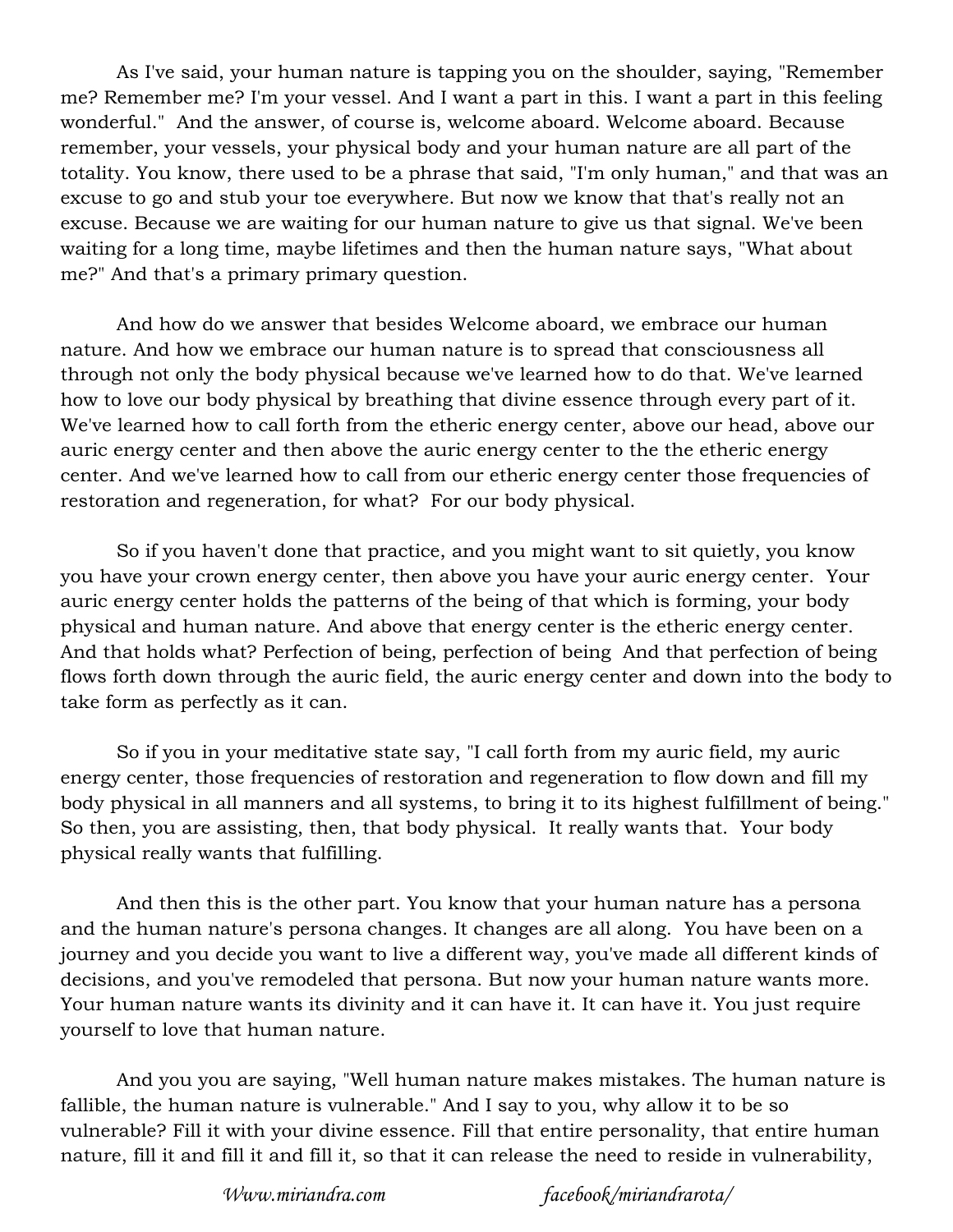because that's the human nature. The human nature is either going to be vulnerable or is going to be actively going against something. So then we are assisting that human nature to let go of that need because it's much bigger than what we think, because as we have the slang vocabulary, this is a package deal.

We are incarnate, my dears. And when we say we are incarnate, we're talking about our divine essence. The whole thing. Where incarnate. Do you think that our vessel is less than than that? That can't be. it's just waiting to move into the frequencies of divinity. And that's what we're doing. That's what this journey is about, is to raise our entire beingness to those frequencies of truth. To those frequencies of light, to those frequencies of total love.

Now, what does that mean for the human nature? It means that it's time to start loving that human nature more and more and more. Because a human nature, most human natures have learned how to judge themselves. So to judge themselves negatively, oh, yes, there might be a swing to the other side where the human nature thinks that he or she is just absolutely wonderful, never makes mistakes, but that usually ends up falling down. Because it's all trying to make itself be something that is not. But that's the human nature trying and trying and trying. So we, as divine essence, are assisting that human nature to what? To be at peace, to be at peace.

And how do we assist the human nature to be at peace, but to assist that human nature to reside in this present moment. And that's what this is about. Because if you think about it, then you know that the past does not exist and the future does not exist. Everything is occurring right now. And you might be saying or thinking, "Well, what about past lives?" And I'm telling you, everything occurs right now. It's a concept in the linear time that says that everything occurs in the past. And yes, while we reside incarnate, we can look at things that way, we can look at the date on the calendar, we can see what civilizations live then, and we might even have a clue that we live then also, but in the grand picture, everything is occurring right now.

So then, to assist our human nature to become a piece, we just bring ourselves into this present moment. Present moment. There may be plans, maybe plans are written on paper, but right now, this moment, the plans do not exist. They're on paper. But right in this moment, we are... what are we doing? We are breathing. We are breathing inward and we are breathing outward. And the more that we breathe inward and we breathe that outward, that love outward through the entire human nature, to the fallible personality of the human nature, that human nature begins to let go of the need to make itself be different. And it begins to live in peace.

So then when you are walking, there is no concern about what you look like, what others think of you, what you think of yourself, you know, criticizing. You're just being. And yes, this does take practice. Because if you think of how many years you have resided in that body physical, in this physicality, then you know how many years you have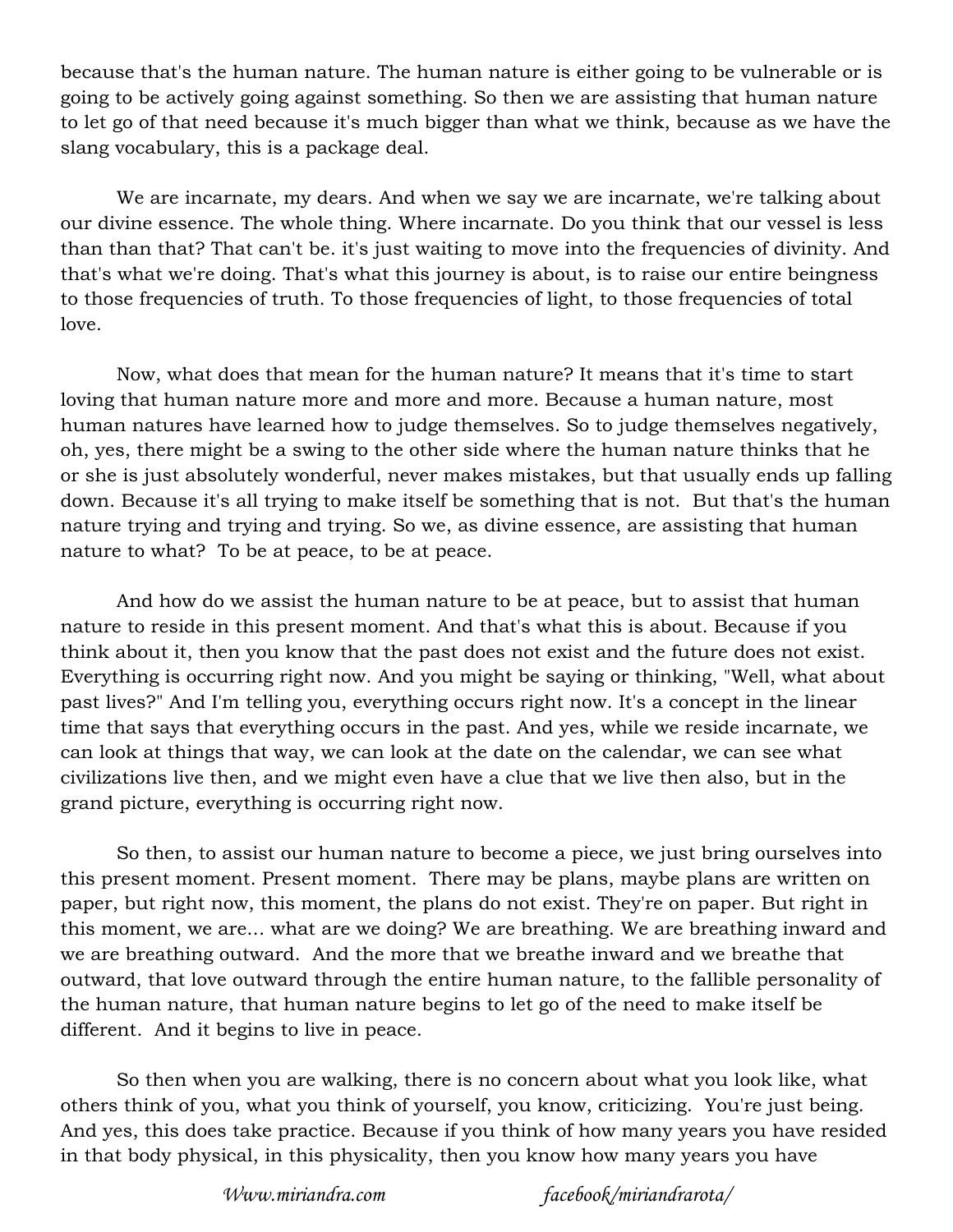practiced a different way. You know how many years you have practice wondering what other beings think of you. And you see other beings looking at you and you try to interpret what they're thinking. But you don't have to do that. You really don't have to do that. And one of the reasons is you can't possibly know what they're thinking about you. They're thinking about themselves. They're wondering what they look like when you look at them, because it's always about you.

So then, we learn how to reside in that human nature in peace. And then when you go forth and you're practicing, you can be as thrilled as you are to be who you are, however you are. So then when you go forth and you're going amongst the populace, so to speak, you are firstly, sitting quietly and remembering who you are. And you are breathing love through your entire system. And then you recognize that all beings are the same being. Yes, there are personalities. Yes, there are causes and effects, but there's something bigger going on, and then bigger that's going on is the fact that all beings are one being. And certainly this is not the first time you've heard this. All beings are one being. All beings breathe the same breath. All beings reside as divinity incarnate. The personalities might act differently. But inside every being holds divine essence. They must or they don't exist. You see?

So then, as you go forth in your day in your moment within the day, you can choose to radiate outward, the truth of who you are. And the only reason that you are doing this is because you love to do it. You're not trying to make anyone be better or different. You're not trying to heal the world. You're not trying to do anything but radiating outward, the love and truth that you are and that's what you're doing. Because why? Because you are the joy itself, because you are the love itself and you're just radiating it outward. Because you can.

When you radiated outward what else occurs, your pathway presents to you the same. The pathway presents to you peace and love and joy, abundance. Now your human nature is going to act differently when it hears those words. That human nature might even say, "Oh, sure. Abundance right before me. I don't see it." That's okay. That's your human nature's thinking. That's your human nature's way of saying, "I want proof. I want proof of this." And that's all right. Your human nature can want proof. How does it get proof? Through you. Through you.

 It's not some magic potion that you reach out into the ethers and bring back a big bag of money. That's not it at all. Remember, everything manifests from within to without. That's an ancient teaching. You are being who you are. You are residing in the present moment and you are being that fulfillment because you feel it. And so when your human nature says, "Oh yeah, I want proof." You can say, "Okay, come on. Come inside here with me and reside in this beautiful love. This is the proof." And the more that you do that with your human nature, the more you're human nature will cease from looking for the physical to find proof of the abundance is within, and then that gives the opportunity for that fulfillment to manifest externally.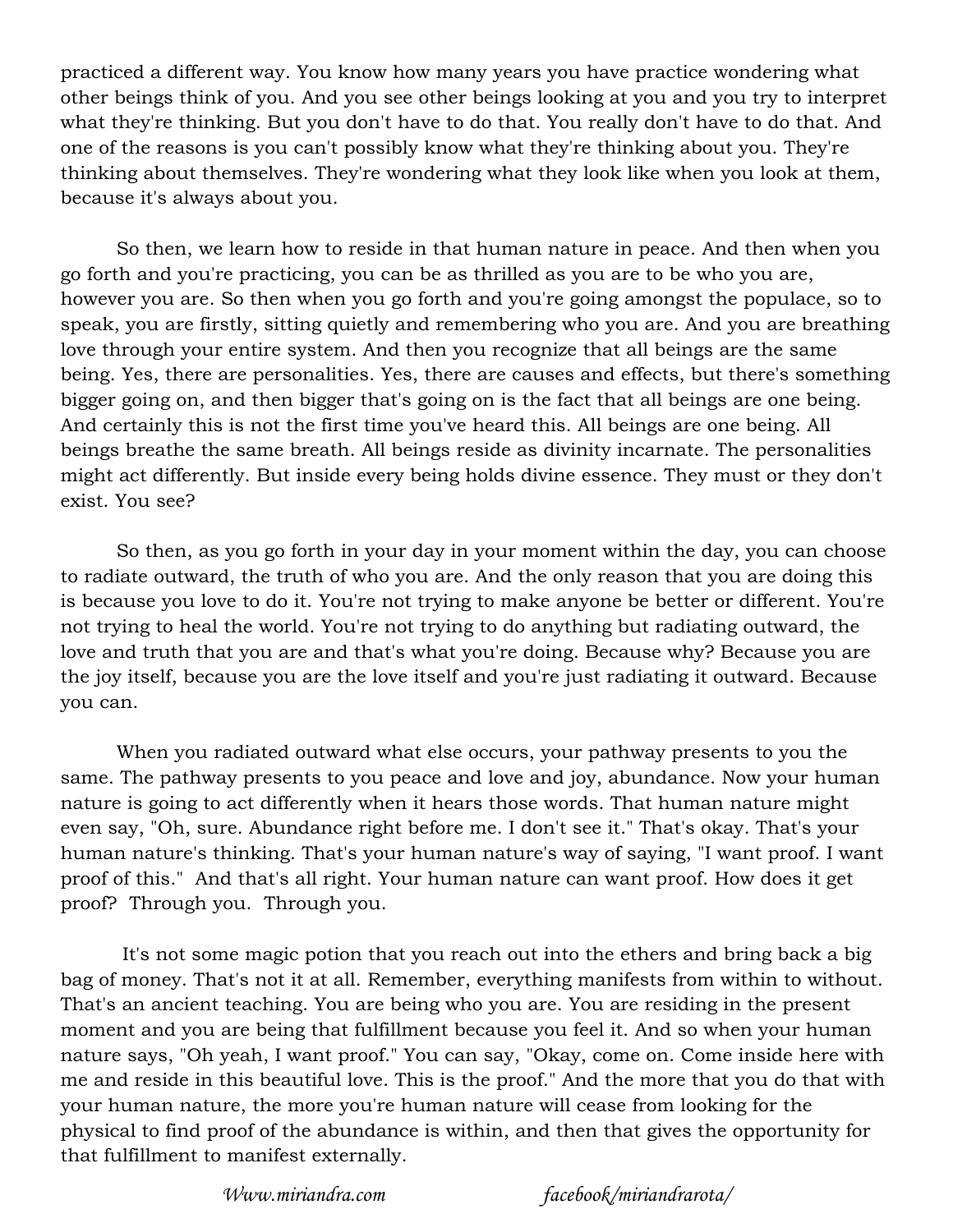And it might not be in a big bag of money so to speak, walking down the path in the woods and you'll find a big bag of money. It might, but it might not. It might be that someone calls you on your phone and asks you would you like to participate in this? I have a little job to do and it pays pretty good money. And you say well sure, because you're just manifesting your choosing. So you continue to say yes, you continue to say yes to the opportunities and the opportunities begin to grow and begin to fill you.

What are you doing? You are placing your trust and your awareness and your consciousness within as the source of your fulfillment, the source of your fulfillment, you, because you are that spark of creation. It doesn't live outside of you. It doesn't live outside of you. It's who you are. So the more that your human nature wants to look externally to find the abundance, the more you can say, "The abundance is right here. Look here."

 It doesn't mean that you're not going to do things in physicality. But you are going to hear that message from within and reside in that joy and practice residing in that joy and that fulfillment, breathing in that love, filling your entire being. That's your job. The rest of the job will fulfill itself. And when something presents itself to you, then say yes and go forth and begin to train your human nature to trust the word yes, to trust, so that your human nature is building trust. When the human nature builds trust, trusting what? Trusting that which is inside that you've been inviting you to participate with. And the more that you proceed in this manner, the more that that inner peace, that inner love flows forth and fills your entire auric field and beyond. Because truth is.

You have heard the words before, distortion cannot stand in the face of truth. So what does that mean? Distortion cannot stand in the face of truth. Those who create with their mind and with physicality, create something in physicality, but the truth is it will not remain. You yourself might have done this. You might have, your human nature might have come up with a great idea. A great business maybe, and you entered into it and you created it. And it went for a while and then perhaps it fizzled out and you wondered what happened. What happened was, you created with physicality, you created with the illusion. In order for something to remain, it must be created with the essence of creation itself. Where does that reside? As we've been saying, inside of you, the divine essence.

How do you create with the divine essence? That's another phase of your spiritual journey. To create with divine essence means that you reside within your spirit, as we've been speaking, bringing yourself to an expanded consciousness, bringing yourself to a peaceful state and then to reside in that peaceful state and allow the messages, the guidance to flow forth. And initially, the guidance might start to flow forth and your thinking mind might just grab onto and create something with it and it still won't work. Because you didn't allow the message, the guidance to complete itself. So sometimes you might receive part of an inner message. And you remember that or perhaps even write it down, and then you reside... and it may be a wonderful idea. But you reside then again in peace, and you allow that message that inner guidance to develop itself. And it will if you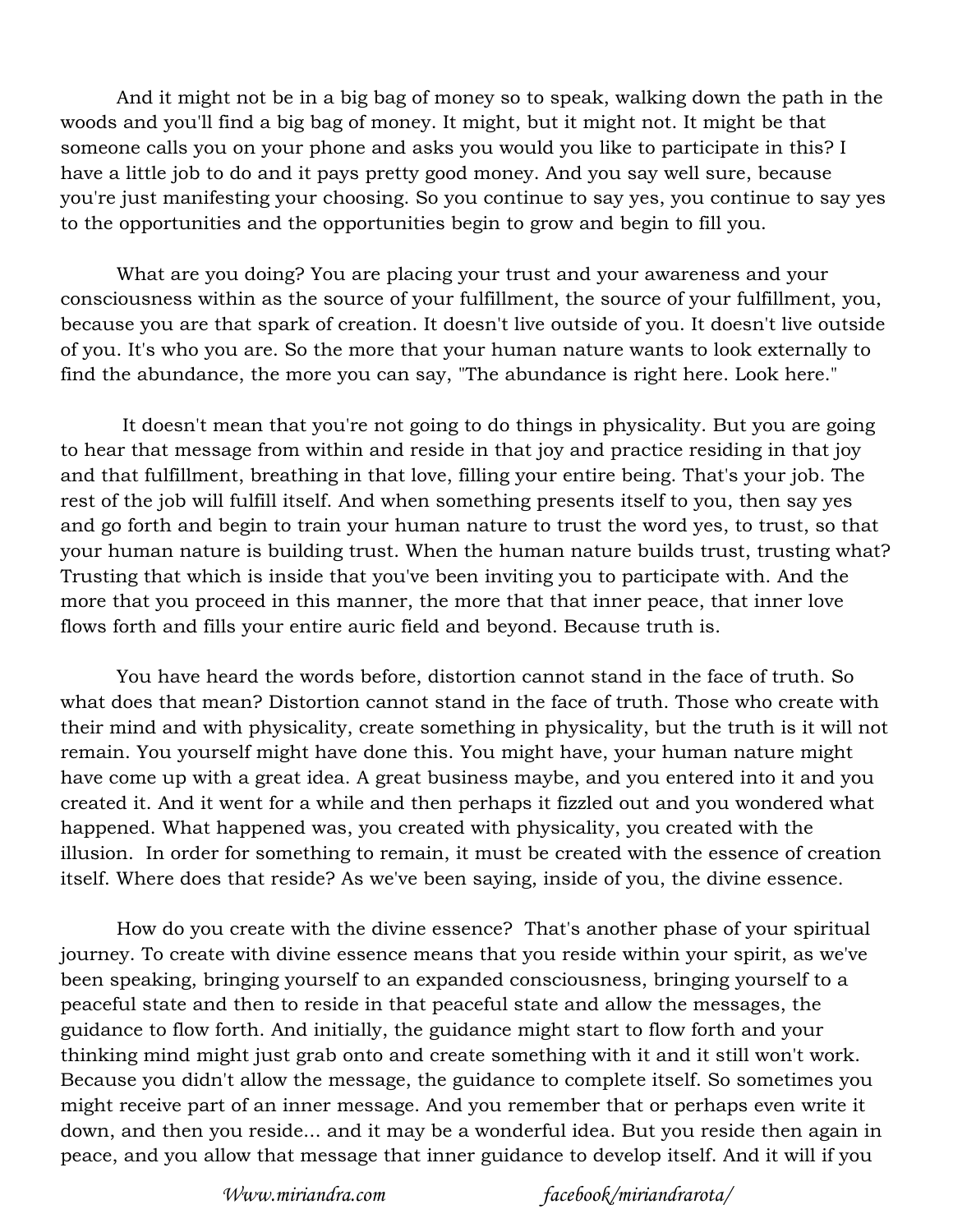allow it, if you keep your thinking mind out of it. That just allow that to form itself into form itself and perhaps you write it down again, but you're still not complete. You will know when you are complete, because your thinking mind won't have to work the situation. It will not have to try to figure out how to make this happen.

So once again, you bring yourself to that peace of state and you allow and sometimes you might not get a message. You might not get a guidance for two or three times. Just reside in peace. Because the frequencies are arranging themselves, allow the frequencies to arrange themselves. And then one day when you're sitting quietly, more will flow forth. And you will begin to have a better picture, so to speak, of what this guidance is about. Continue in this manner, continue in this manner until the entire message has been given to you and you will know because it will radiate light, it will radiate joy, and it will already have been prepared for you. It's almost as if a blueprint is being prepared for you for your joy, for whatever action you might take in physicality.

So then you are training yourself. You are training yourself to always go within, to always go within and it's not a crime to figure out something in physicality and try to make it happen. You've created many beautiful things. There's nothing wrong with that. It's just that now, as you are residing upon Earth, it's time for something bigger. It's time for truth, truth... and that resides within you. And I believe that you would find this a most pleasurable journey and most pleasurable journey.

So then, how about right now just sit quietly and take a nice deep breath. Just take a deep breath anyway you want... to take a deep breath... and just let it out. Try to not think about anything but what these words are saying. Breathe again deeply and breathe outward. And now become aware that above your crown energy center, there's an auric energy center and above that is an etheric energy center. And just decide, it's not complicated. You just decide, I'm going to breathe inward from my etheric energy center. And you just decide. It's not complicated. It will follow you and you just breathe in all the way into the top of your head and down into your heart. Pause for a moment and breathe outward through your heart. Just breathing out peace and love. And breathing inward again through that etheric energy center all the way down... all the way down into the crown energy center and all the way down to the heart energy center and breathing outward. And you can keep doing this. You can. And this manner of breathing will assist you greatly, greatly. And one day if you haven't [yet] been breathing this way, one day when you are, you will discover why this is the most amazing and magnificent way to meditate and to breathe, to breathe. Perhaps one day you will be walking in nature and breathing this way, and nature will reveal itself to you. Yes, a great gift.

## Then, I am a

I am Ancient One and I am most most pleased to be speaking with you in this manner. And perhaps one day I will speak with you again. And I thank this vessel being